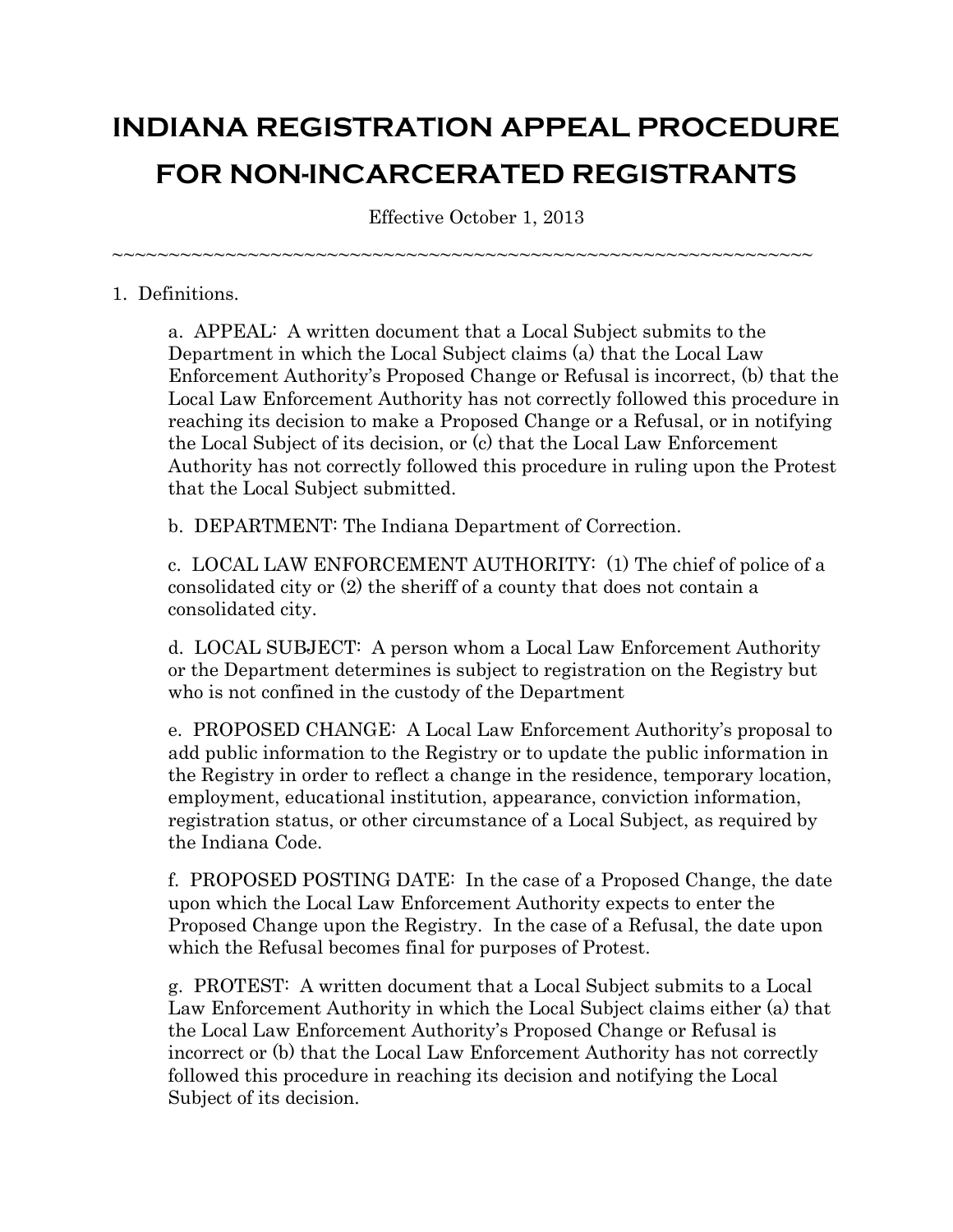h. REFUSAL: A Local Law Enforcement Authority's refusal to update public information in the Registry in a manner proposed by a Local Subject in order to reflect a change in the residence, temporary location, employment, educational institution, appearance, conviction information, registration status, or other circumstance of a Local Subject, as required by the Indiana Code.

i. REGISTRY: The Indiana sex and violent offender registry web site established and maintained under Ind. Code §§ 11-8-2-12.4, 36-2-13-5.5.

j. SPECIMEN: A photocopy, screen shot, or other documentary representation of the public information concerning the Local Subject that the Local Law Enforcement Authority intends to publish through the Registry.

# 2. Substance of the procedure.

a. The general rule.

i. A Local Law Enforcement Authority shall notify a Local Subject in writing any time it

(a) proposes to enter a new Local Subject into the Registry; or

(b) proposes to change, to add to, or to subtract from public information previously entered into the Registry; or

(c) refuses a Local Subject's written request or notice to change, to add to, or to subtract from public information previously entered into the Registry.

# ii. The notice provided under this section shall state

(a) in the case of a newly added Local Subject, all of the public information to be entered; and

(b) in the case of a change or addition of public information, all of the public information that will appear for the first time after the change or addition; and

(c) in the event of a removal of public information, all of the public information to be removed; and

(d) in the event of a refusal to change public information as requested by the Local Subject, the change that the Local Law Enforcement Authority refuses to make, as well as any change that the Local Law Enforcement Authority agrees to make; and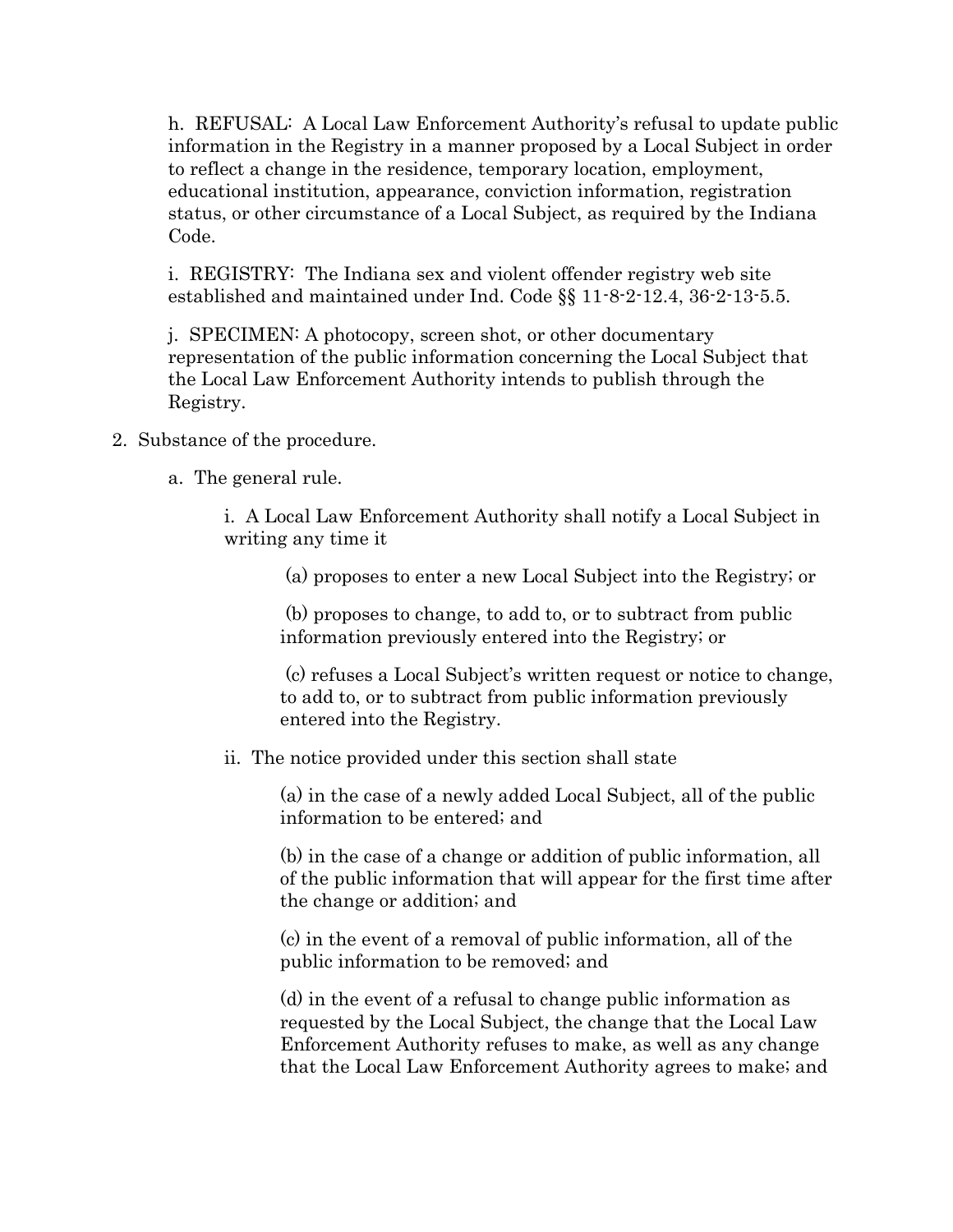(e) a notice of the right to submit a Protest and an Appeal, as provided below in Subsection 12.b.

iii. When the Local Subject believes that the entry, change, or refusal will result in an error, the Local Subject has a right to protest, first to the Local Law Enforcement Authority and then, if necessary, by appeal to the Department.

iv. The Local Subject must raise all issues at the time of the Protest and any Appeal, and a failure to raise any issue at the first opportunity will result in a waiver of that issue.

v. This procedure allows for a single administrative protest followed by a single appeal within a specific time period, and does not permit a second or subsequent administrative challenge, to a Local Subject's inclusion in the Registry or to changes in the Registry or refusals to change the Registry, except that a new Protest and Appeal will be permitted when the Local Subject's circumstances change, such as when a court order changes the Local Subject's criminal status.

b. Exception for pre-existing Registry entries.

i. In addition to the rule stated above in Section 2 of this procedure, a Local Subject may raise before the Local Law Enforcement Authority one or more issues concerning the state of the Registry on the day this procedure is adopted.

ii. The issues that can be raised under this section are claims that the Registry:

(a) improperly includes the Local Subject;

(b) contains public information that is inaccurate and should be changed;

(c) contains public information that should not be contained in the Registry; and

(d) does not contain public information that it should contain.

iii. The Local Subject may raise any or all of these issues at any time after this procedure is adopted, but must do so in the first Protest he or she files. If the Local Subject files a Protest about any matter but does not raise any issues concerning the state of the Registry on the day this procedure is adopted, the Local Subject may not later submit a Protest concerning the state of the Registry on the day this procedure is adopted.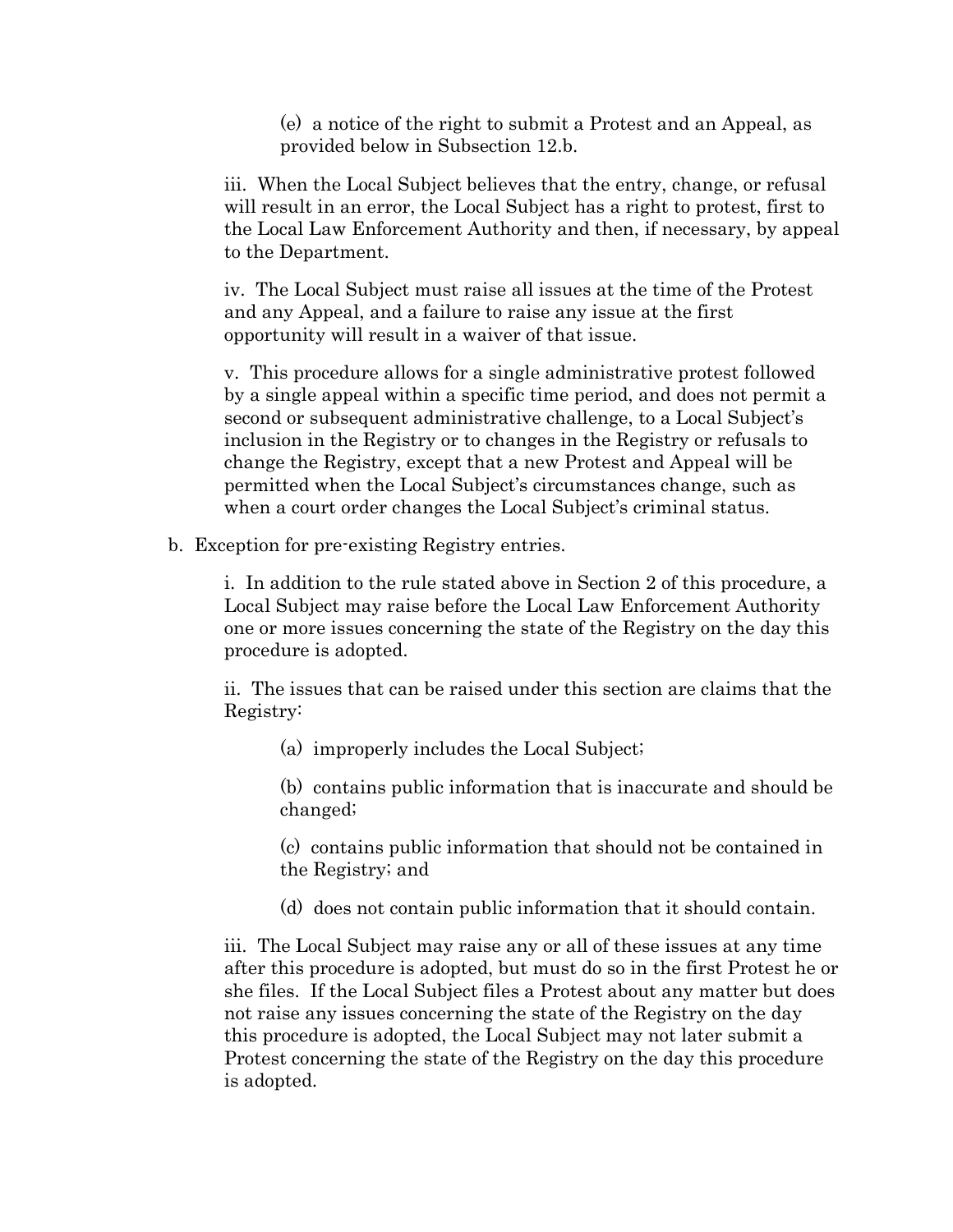iv. If the Local Subject has challenged the Registry in court before this procedure was adopted, he or she may not raise any issue that was presented to the court and decided by the court.

c. Exceptions for incompetence.

A Local Subject may avoid a finding of waiver by showing that, at the time of the earlier Protest, Appeal, or both:

- i. he or she did not comprehend the nature of his or her challenge;
- ii. he or she was under the control of an improper or undue influence;

iii. his or her actions were affected by deception or delusion; or

iv. he or she was below the age required for entering into a valid contract as set by Ind. Code § 34-11-6-2 or current law.

d. Exception of challenge to lifetime registration.

i. A Local Subject who is identified as being required to register for life may challenge that identification and assert that he or she is subject to a 10-year registration period.

ii. The Local Subject must raise this issue no later than 10 years and 6 months after the Local Subject's registration for the relevant offense begins, and if the Local Subject does not raise the issue within that period he or she loses the right to raise it at all.

iii. The period stated in Subsection 2.d.(ii) above is automatically tolled in the same manner as the registration period itself is tolled under Ind. Code § 11-8-8-19(a) or current law.

iv. The Local Subject shall raise the issue of the length of registration in the same manner as any other request to change the Registry.

v. The Local Subject may challenge the lifetime registration requirement one time only and loses the right to raise any grounds or argument regarding the length of his or her registration that is not presented in that challenge.

vi. The right set out herein to challenge a lifetime registration requirement does not extend to a lifetime registration order that is issued by a court or that results from a judicial determination such as a finding that a Local Subject is a sexually violent predator.

3. Procedure to be followed by a Local Law Enforcement Authority.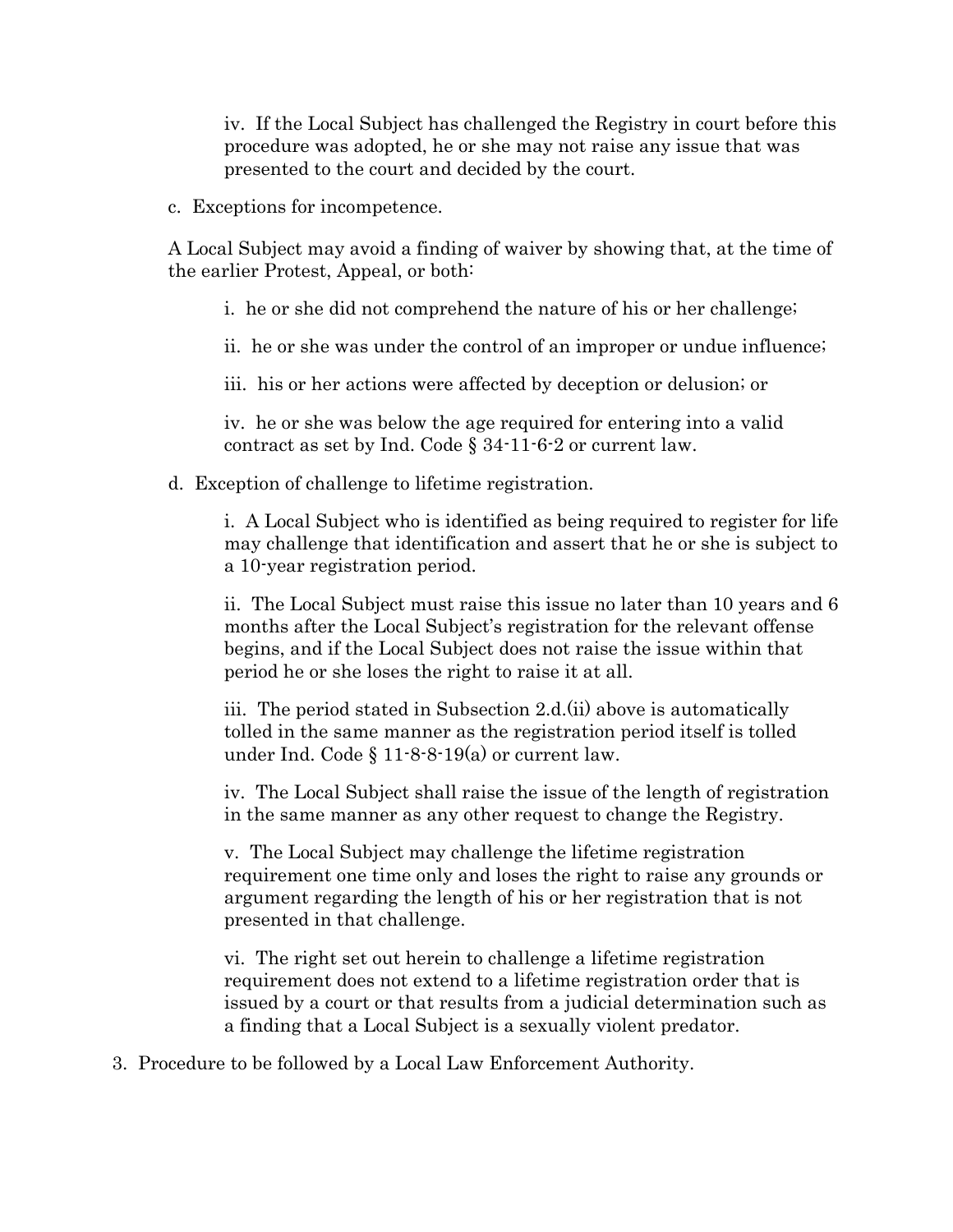a. This procedure applies when a Local Subject has come to the jurisdiction of the Local Law Enforcement Authority in a manner other than directly following discharge from the custody of the Department, such as by relocating from another county or state, or following discharge from a jail. It does not apply when a person subject to inclusion in the Registry first comes to the jurisdiction of the Local Law Enforcement Authority directly from the custody of the Department, except that it does apply when the Local Law Enforcement Authority changes the public information placed, or to be placed, upon the Registry so that it is not the same as the public information the Department had disclosed to the Local Subject.

b. When a Local Law Enforcement Authority plans to implement a Proposed Change, it creates a Specimen showing the public information about the Local Subject that the Registry will display, and advises the Local Subject of the date upon which it intends to display the public information.

c. The Local Law Enforcement Authority gives a copy of the Specimen and notification of the date upon which it intends to display the public information to the Local Subject, either by personally delivering a copy to the Local Subject or by mailing a copy of the Specimen to the Local Subject by first-class mail.

d. If the Local Law Enforcement Authority refuses to make a change, it notifies the Local Subject of its Refusal in writing and delivers a copy of the written notification to the Local Subject personally or by first-class mail addressed to the Local Subject's residential address listed on the Registry.

e. A Local Law Enforcement Authority may combine notice of a Proposed Change with notice of a Refusal in the same personal delivery or the same mailing when both notices relate to the same Local Subject.

4. The right of Protest.

The right of Protest arises only upon any of the following events:

a. A Local Law Enforcement Authority notifies a Local Subject of a Proposed Change;

b. A Local Law Enforcement Authority notifies a Local Subject of a Refusal;

c. A combination of the above; or

d. The passage of 30 calendar days, without any ruling, from the day a Local Subject requests or notifies the Local Law Enforcement Authority to change, to add to, or to subtract from public information previously entered into the registry.

5. Available claims for Protest.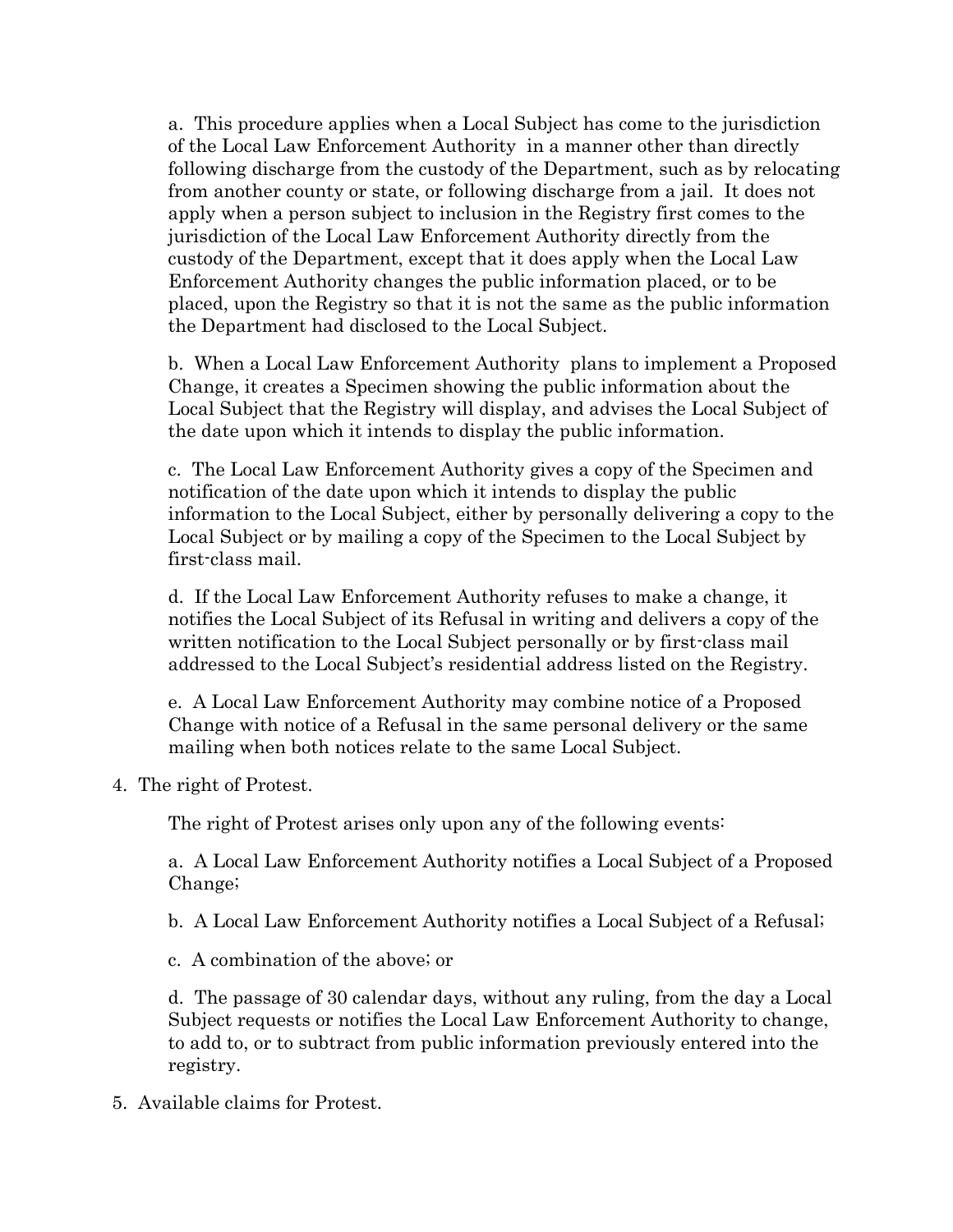The Local Subject may raise any of the following claims in a Protest:

a. The Local Law Enforcement Authority's Proposed Change would add the Local Subject to the Registry incorrectly because either

i. The Local Subject should not be added, or

ii. The public information about the Local Subject is incorrect or incomplete;

b. The Local Law Enforcement Authority's Proposed Change would make the listed public information about the Local Subject incorrect or incomplete;

c. The Local Law Enforcement Authority's Refusal makes the listed public information about the Local Subject incorrect or incomplete; or

d. A combination of two or more of the foregoing claims.

6. Subjects of the Protest.

The Protest is limited to the specific change, or refusal to change, and therefore its subject matter is limited to:

a. Adding the Local Subject to the Registry;

b. The material to be newly added;

c. Any material to be newly removed;

d. Any material that should have been newly added or removed but was not added or removed due to the Local Law Enforcement Authority's Refusal;

e. A combination of two or more of the foregoing matters.

7. Form of the Protest.

The Protest must:

a. Be submitted by the Local Subject or by a person representing the Local Subject;

b. Be in writing;

c. Bear the signature of the Local Subject and the date of submission;

d. Set out specifically both the claimed error and the reason why the Proposed Change, the Refusal, or both if applicable, would result in an incorrect entry in the Registry;

e. Be served upon the Local Law Enforcement Authority either by delivering it personally to the Local Law Enforcement Authority's office or by first-class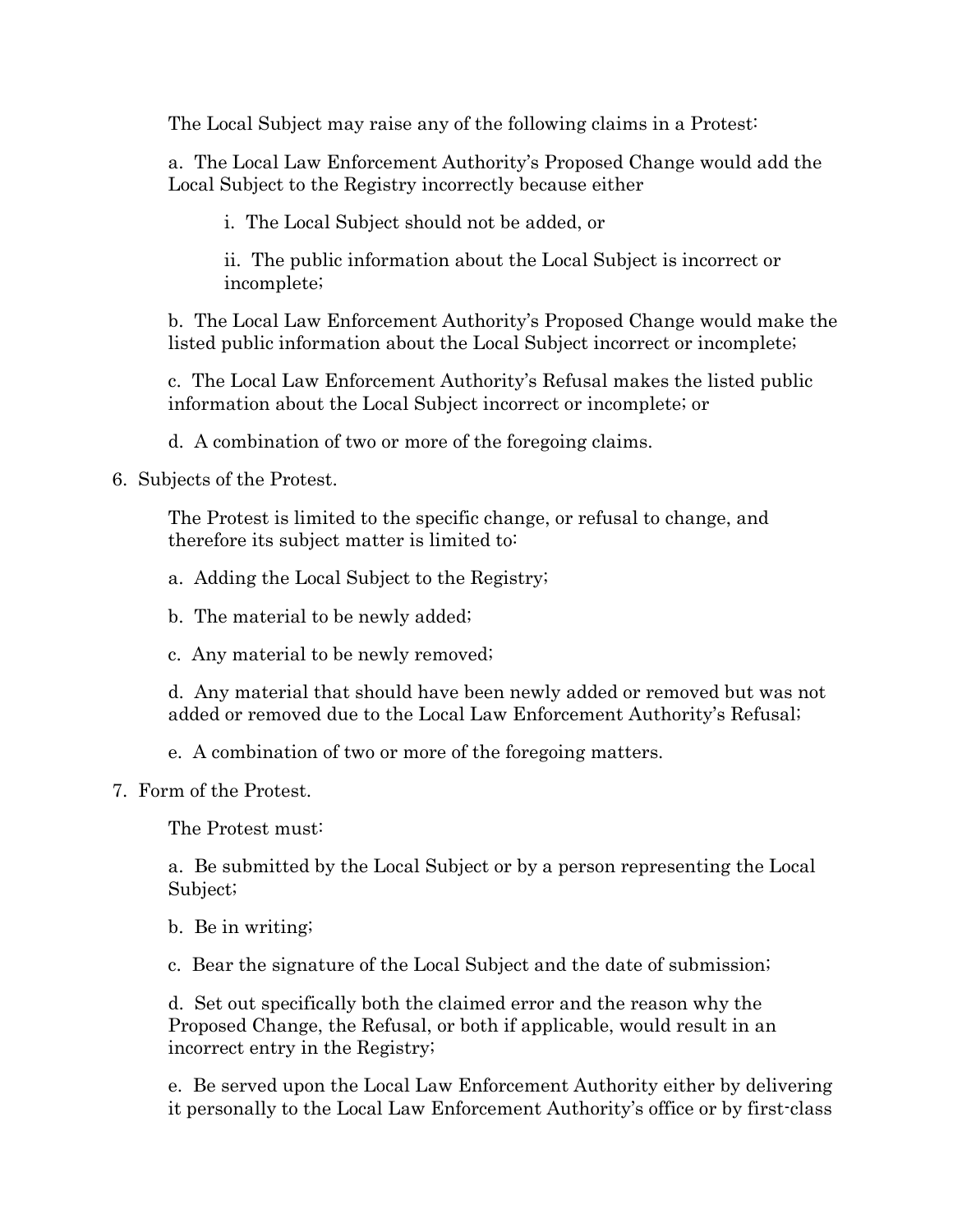mail, postage prepaid, correctly addressed to the office of the Local Law Enforcement Authority; and

f. Contain a mailing address at which the Local Subject wishes to be served with responses to his Protest and any Appeal.

8. Response of the Local Law Enforcement Authority.

a. The Local Law Enforcement Authority must respond to the Protest in writing, informing the Local Subject whether the Protest has been denied or granted; if the Protest has been denied in part and granted in part, the response must specify the action the Local Law Enforcement Authority will take.

b. The response may be delivered to the Local Subject:

i. Personally, by handing it to the Local Subject; or

ii. By first-class mail sent to the address specified in the Protest.

c. The response must notify the Local Subject in plain and simple language that

i. he or she has the right to appeal the decision to the Department;

ii. any Appeal must be submitted within 7 calendar days of the date of the response;

iii. that the Local Subject should consult the full set of rules, which are available both on-line and, for a fee, from the Local Law Enforcement Authority; and

iv. that a failure to follow all of the rules is likely to result in an unfavorable ruling.

# 9. The Appeal.

a. If the Local Subject is not satisfied with the response to the Protest, or if 30 days have passed since the day the Local Subject submitted the Protest to the Local Law Enforcement Authority, the Local Subject may submit an Appeal, which must:

i. Be in writing;

ii. Be submitted by the Local Subject or by a representative of the Local Subject;

iii. Be signed by the Local Subject and dated;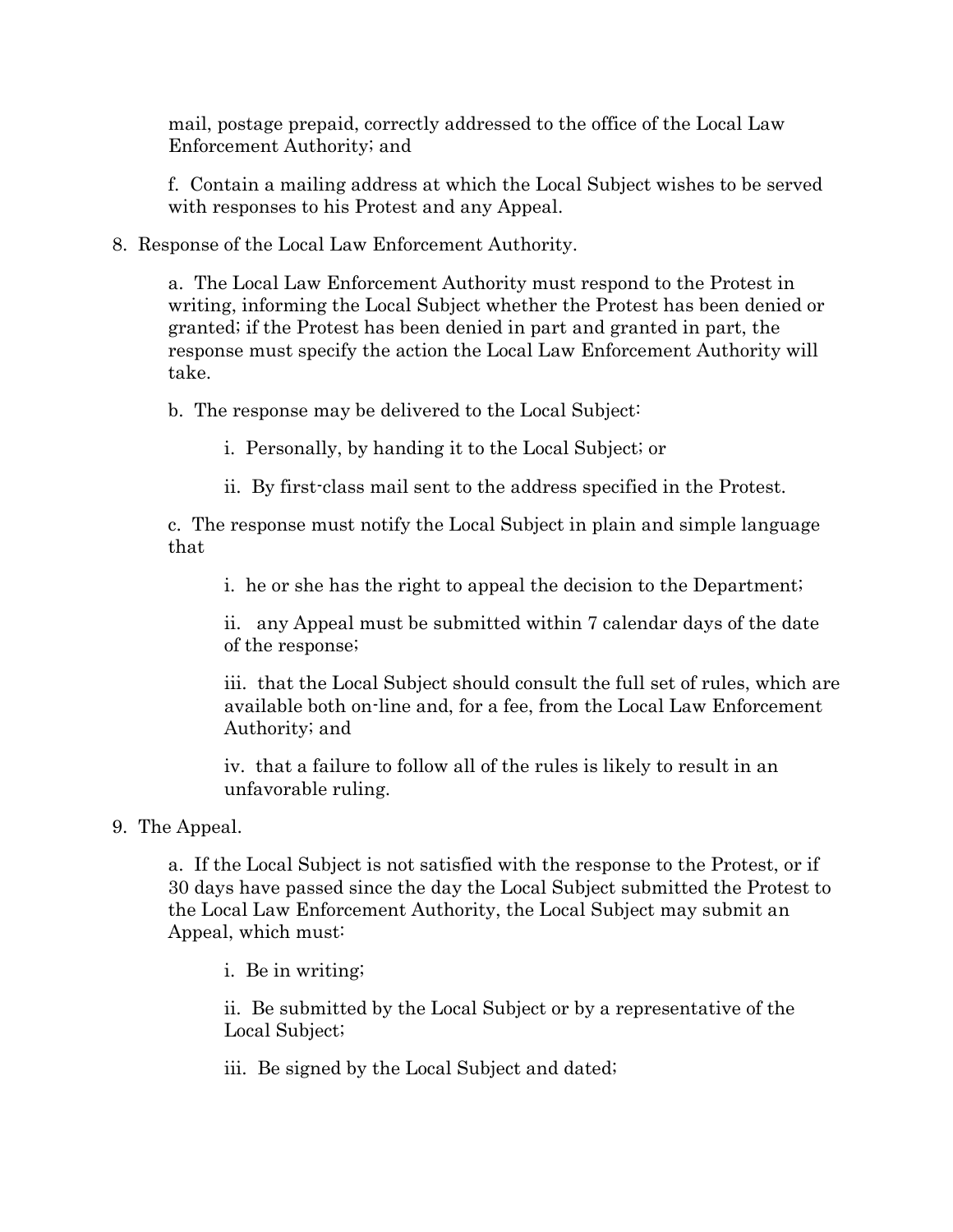iv. Include copies of the Protest and the response, if any, received from the Local Law Enforcement Authority;

v. Claim:

(a) that the Local Law Enforcement Authority's Proposed Change or Refusal is incorrect,

(b) that the Local Law Enforcement Authority has not correctly followed this procedure in reaching its decision and notifying the Local Subject of its decision,

(c) that the Local Law Enforcement Authority has not correctly followed this procedure in ruling upon the Protest that the Local Subject submitted, or

(d) two or all of the foregoing;

vi. Set out specifically both the claimed error or errors and every reason why the Local Subject believes that the Proposed Change, the Refusal, or both if applicable, would result in an incorrect entry in the Registry; and

vii. Be delivered to the Department by personal delivery or by firstclass mail, postage prepaid. In either case, the Appeal is to be sealed in an envelope addressed to

Director, Registration and Victim Services Indiana Department of Correction 302 W. Washington St., Room E334 Indianapolis, IN 46204-2738.

b. The Appeal may not raise any claim not presented to the Local Law Enforcement Authority in the Protest giving rise to the Appeal, except the claim, stated above, "that the Local Law Enforcement Authority has not correctly followed this procedure in ruling upon the Protest that the Local Subject submitted." Any other failure to present a claim to the Local Law Enforcement Authority shall be a waiver of that claim.

c. If the Local Subject wishes the Department to contact him or his representative, the Local Subject must request the Department to do so and explain why he or she believes that personal contact will help the Department to reach a correct decision.

10. Ruling on the Appeal.

a. Before ruling, the Department may choose to contact the Local Subject or his or her representative by telephone, video, or face to face. The Department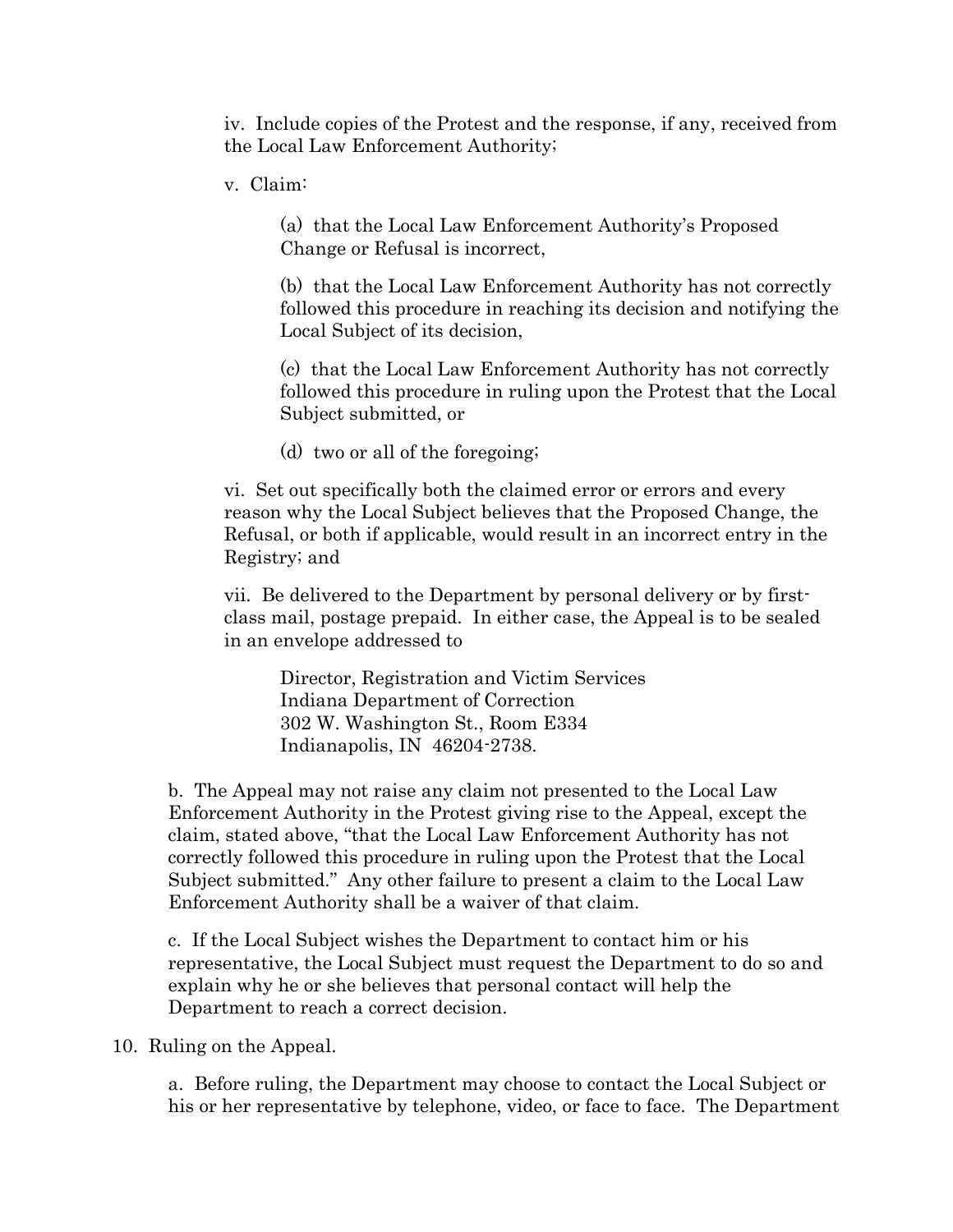may ask the Local Subject or his or her representative to meet with a representative of the Department informally.

b. The Department shall notify the Local Subject of its ruling in writing by first-class mail sent to the address specified in the Protest.

c. The Department shall notify the Local Law Enforcement Authority of its ruling in writing by first-class mail or by electronic means.

d. If the Department denies the Appeal, the act of mailing notice of the ruling shall conclude the matter. The denial shall specify the reasons for the decision of the Department and shall address the errors claimed by the Local Subject.

e. If the Department grants the Appeal, the Department may make appropriate adjustment in the Registry or may require the Local Law Enforcement Authority to do so.

### 11. Time periods.

a. Implementing Proposed Changes and Refusals:

i. The Local Law Enforcement Authority must notify a Local Subject of a Proposed Change or a Refusal at least 7 calendar days before the Proposed Posting Date if notice is given to the Local Subject in person.

ii. The Local Law Enforcement Authority must notify a Local Subject of a Proposed Change or Refusal at least 10 calendar days before the Proposed Posting Date if notice is sent to the Local Subject by mail.

iii. If a Local Subject agrees to the Proposed Change in writing, the Local Law Enforcement Authority may implement the Proposed Change immediately.

iv. If a Local Subject files a Protest to a Proposed Change in compliance with the procedure set out herein, the Local Law Enforcement Authority may not implement the Proposed Change until it has ruled upon the Protest and transmitted written notice of the ruling to the Local Subject.

v. If a Local Subject files a Protest to a Refusal in compliance with the procedure set out herein but the Local Law Enforcement Authority fails to rule upon the Protest, the Local Subject may submit an Appeal to the Department as set out in Subsection 11.e.ii, below.

vi. If a Local Subject submits a Protest by mail within the time limit specified below in Subsection 11.b but the Local Law Enforcement Authority does not receive it before the Proposed Posting Date, the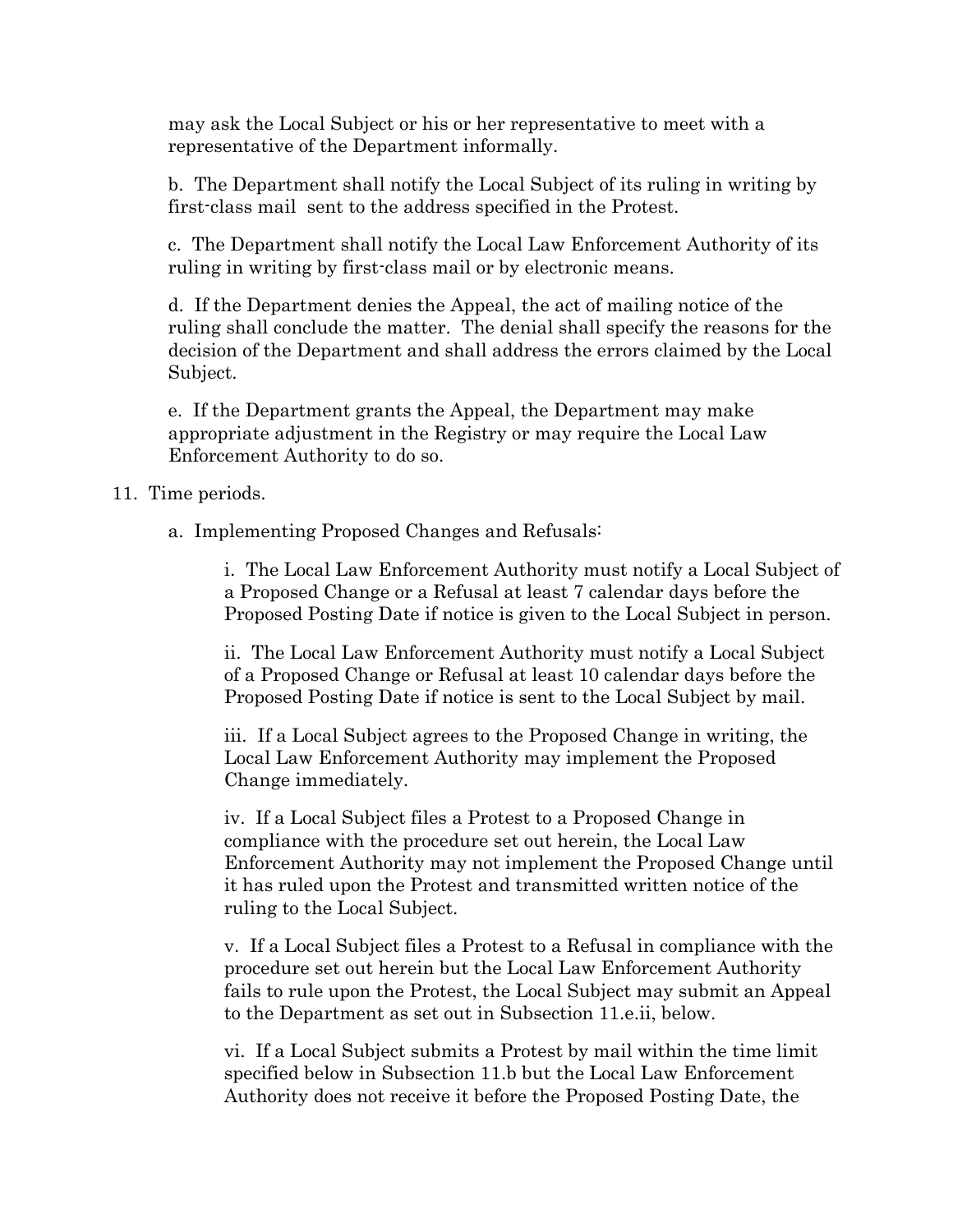Local Law Enforcement Authority must consider the Protest as if it had been received timely, rule upon it in accordance with this procedure, and provide proper and timely notice to the Local Subject. If such a Protest is granted, the Registry must be changed to conform to the ruling.

b. Time for Protesting:

i. If the Local Subject chooses to serve a Protest of a Proposed Change or of a Refusal by personal delivery, the Local Subject must deliver a copy of the Protest to the Local Law Enforcement Authority no later than the Proposed Posting Date.

ii. If the Local Subject elects to send a Protest of a Proposed Change or of a Refusal by mail, the envelope must be properly addressed and bear sufficient postage, and must be mailed at least 3 days before the Proposed Posting Date. The date upon which the Local Subject mailed the Protest will be proven by the postmark on the envelope.

c. Time for ruling on Protests: The Local Law Enforcement Authority shall notify the Local Subject of the ruling on the Protest within 7 calendar days of receiving the Protest.

i. The Local Law Enforcement Authority may notify the Local Subject of its ruling by delivering a copy of the ruling to the Local Subject personally; or

ii. The Local Law Enforcement Authority may notify the Local Subject of its ruling by first-class mail sent to the address specified in the Protest.

d. Time for implementing rulings:

i. If the Local Law Enforcement Authority denies a Protest to a Proposed Change, it shall notify the Local Subject of the decision, and may then implement the Proposed Change.

ii. If the Local Law Enforcement Authority denies a Protest to a Refusal, it shall notify the Local Subject of the decision but will need to take no further action.

iii. If the Local Law Enforcement Authority grants a Protest to a Proposed Change, it shall notify the Local Subject of the decision, and shall not implement the Proposed Change.

iv. If the Local Law Enforcement Authority grants a Protest to a Refusal, it shall notify the Local Subject of the decision, and shall implement the change the Local Subject requested.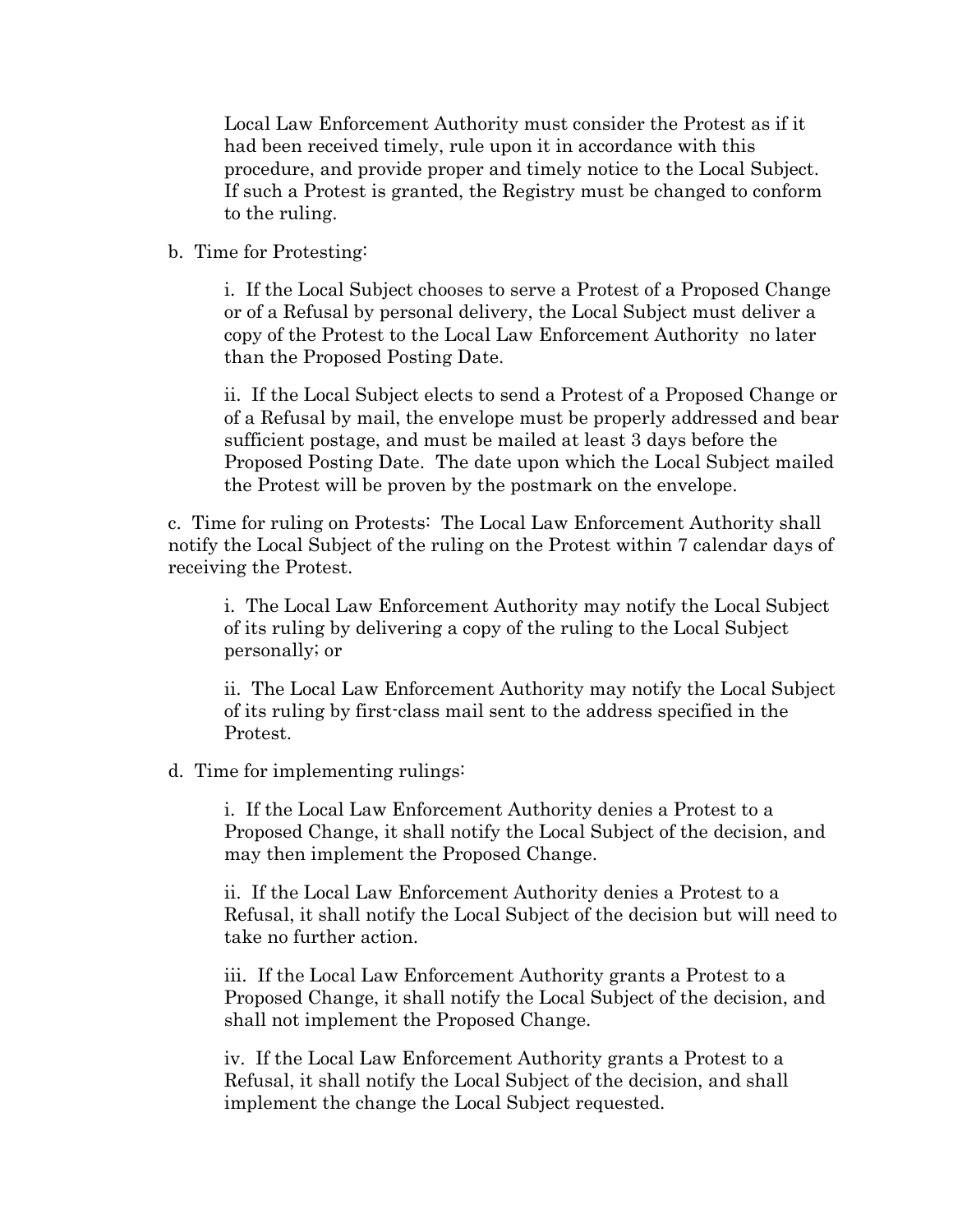e. Time for Appeal.

i. The Local Subject shall submit any Appeal to the Department within 7 calendar days of the day the Local Law Enforcement Authority delivers notice of its ruling:

a) If the Local Law Enforcement Authority delivers notice of its ruling to the Local Subject personally, then the Local Subject's time begins to run on the date of personal service; but

b) If the Local Law Enforcement Authority delivers notice of its ruling to the Local Subject by mail, the Local Subject's time begins to run 3 calendar days after the date the notice was placed in the mail, as shown by the postmark on the envelope.

ii. If the Local Law Enforcement Authority does not respond to the Protest within 30 days of the day upon which the Protest was submitted, the Local Subject shall submit any Appeal to the Department within 7 calendar days of the 30th day following submission of the Protest.

iii. An Appeal submitted personally to the Department is submitted on the day it is delivered to the Department.

iv. An Appeal submitted to the Department by first-class mail is submitted on the day it is placed in the mail, as shown by the postmark on the envelope.

f. Time for deciding the Appeal.

i. The Department shall decide the Appeal within 30 calendar days of the day upon which it receives the Appeal and shall notify the Local Subject of its decision in writing by first-class mail sent to the address specified in the Protest.

ii. The Department shall notify the Local Law Enforcement Authority of its ruling in writing by first-class mail or by electronic means.

#### 12. Notices to Local Subjects.

a. Notice of this procedure

i. The Department shall publish these rules in a prominent place in that part of its web site that deals with sex and violent offenders and as part of the Registry.

ii. As provided above in Section 2, every Local Law Enforcement Authority shall provide written notice to the Local Subject.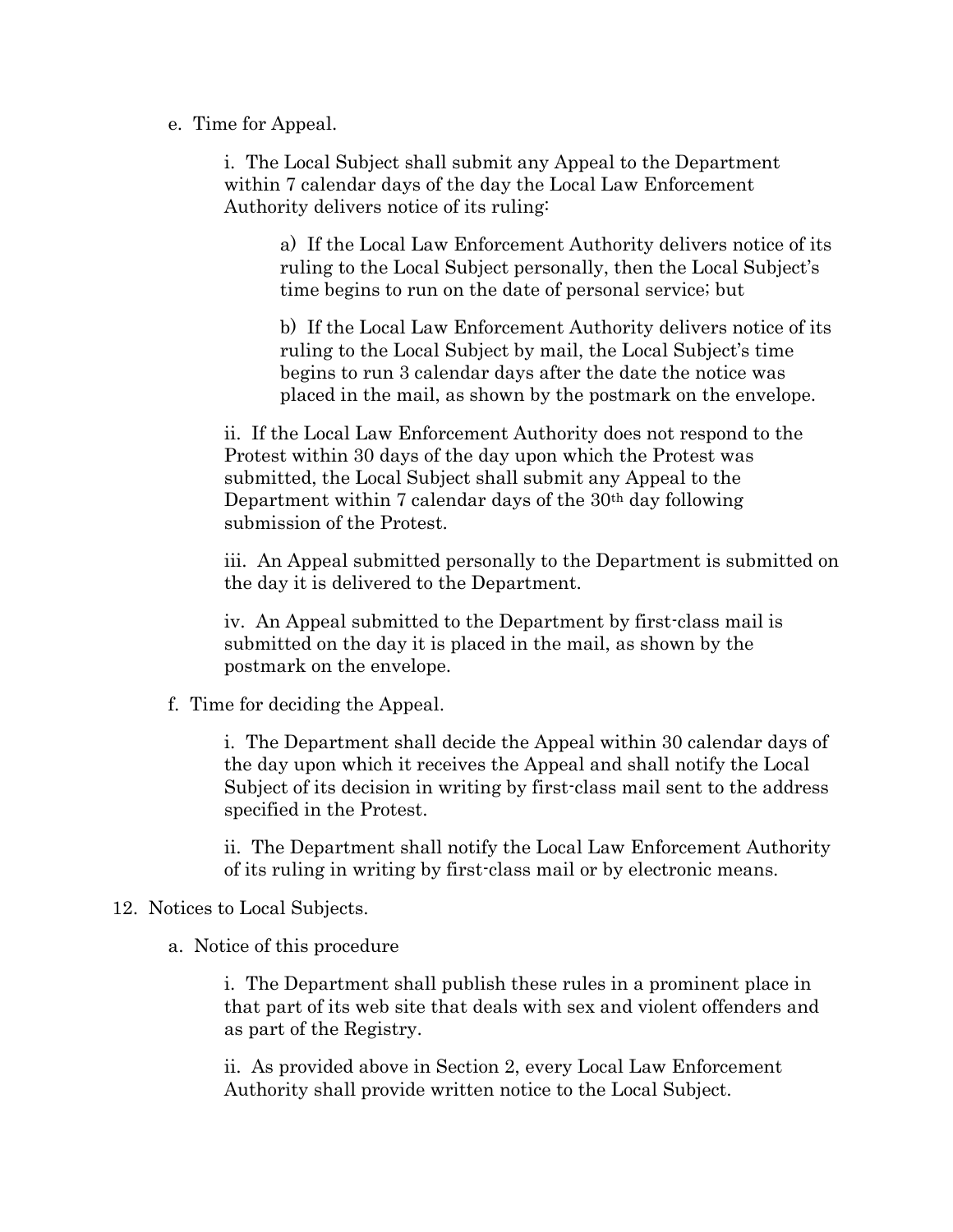(a) At the time the Local Subject first registers with the Local Law Enforcement Authority, and at such additional times, if any, as the Local Law Enforcement Authority deems appropriate, the notice shall inform the Local Subject of the existence and nature of this procedure in the language provided in Subsection 12.a.iii below.

(b) Whenever the Local Law Enforcement Authority proposes to modify an existing entry in the Registry or refuses a request filed under this procedure to update an existing Registy entry, the notice shall inform the Local Subject of the right to reconsideration in the language provided in Subsection 12.b below.

iii. The written notice required under Subsection 2.a.i.(a) and under Subsection 12.a.ii.(a) shall include the following language:

#### **Notice to all persons registering pursuant to the Indiana Sex Offender Registration Act. Be advised of the following:**

1. Indiana has adopted a procedure that allows you to file a formal complaint about changes made to the Sex and Violent Offender Registry entry about you, or about a refusal to make changes that you request to the Registry. The procedure allows you to file an appeal if your complaint is denied, but it has a number of rules that you must follow in order to preserve your rights to complain and to appeal.

2. Those rules provide, among other things, that if you file a formal complaint in the proper manner with the local official who maintains the Registry, and if that official does not respond to you within 30 days, you may ask the Indiana Department of Correction to review your complaint. The rules provide, however, that after the 30<sup>th</sup> day with no response from the local official, you must submit your request to the Department within 7 days. If you wait longer than 7 days, it will be too late and you will lose the right to have the Department of Correction consider any and all the issues raised in your complaint.

3. You may read a complete and current copy of the whole procedure on the part of the web site of The Indiana Department of Correction that deals with sex and violent offenders.